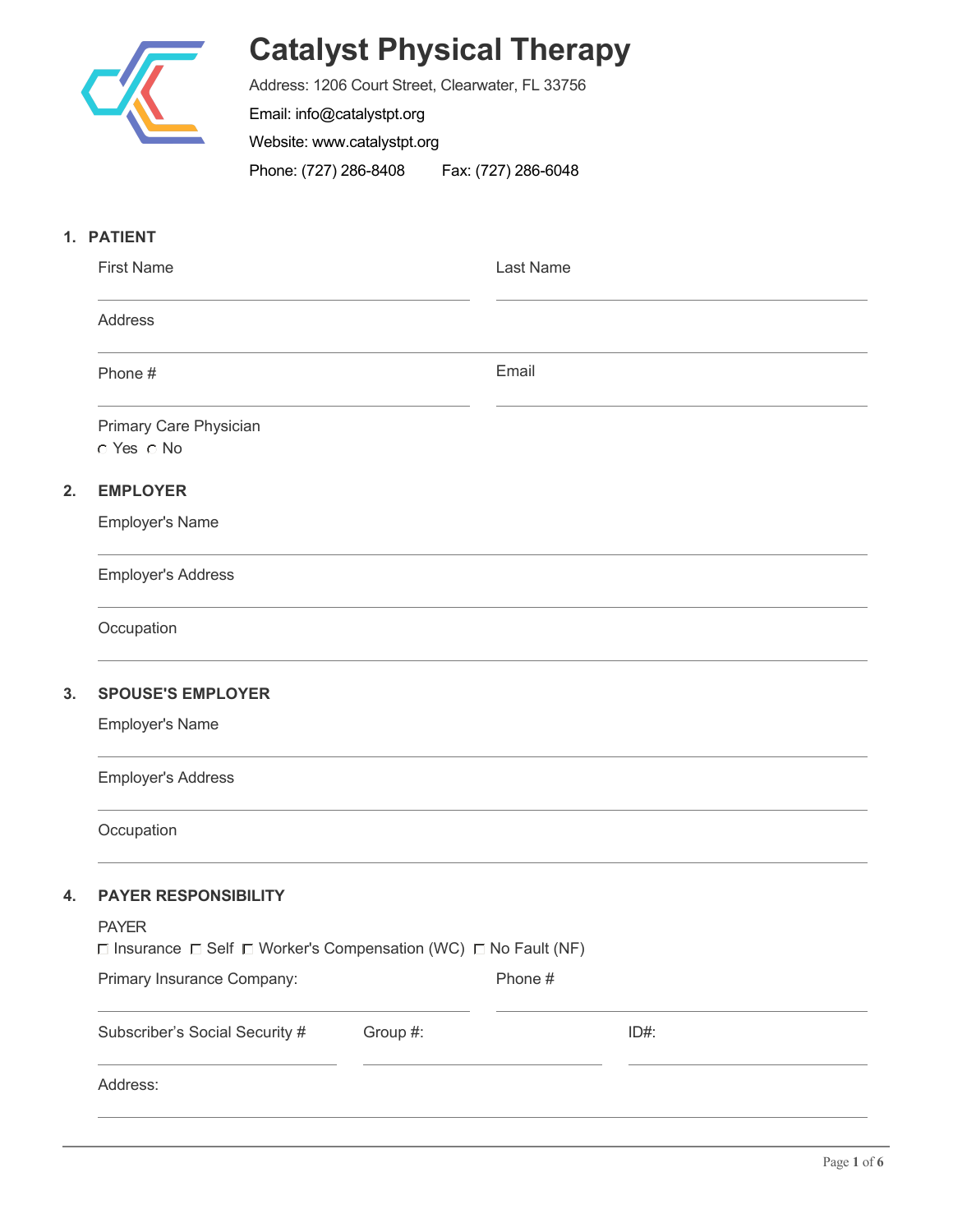| Secondary Insurance Company (If Any):                                       |                                      | Phone #                      |                                |  |  |  |  |  |
|-----------------------------------------------------------------------------|--------------------------------------|------------------------------|--------------------------------|--|--|--|--|--|
| Group #:<br><b>Subscriber's Social Security</b>                             |                                      | ID#                          |                                |  |  |  |  |  |
|                                                                             | Whose name is this insurance under?  |                              |                                |  |  |  |  |  |
| Worker's Compensation/No-Fault Insurance Carrier (WC)/(NF)<br>WC/NF Claim # |                                      |                              |                                |  |  |  |  |  |
|                                                                             |                                      | Type Of Injury (On The Job?) |                                |  |  |  |  |  |
| Name Of Adjustor                                                            |                                      | Phone #                      |                                |  |  |  |  |  |
| Attorney's Name                                                             |                                      | Attorney's Phone #           |                                |  |  |  |  |  |
| Date Of Accident                                                            |                                      |                              |                                |  |  |  |  |  |
| <b>HOW DID YOU HEAR ABOUT US?</b>                                           |                                      |                              |                                |  |  |  |  |  |
| C Doctor's referral                                                         |                                      |                              | <b>C</b> Returning Patient     |  |  |  |  |  |
| C Family/friend's referral                                                  |                                      | C Website                    |                                |  |  |  |  |  |
| c Insurance Directory                                                       | C Twitter                            |                              | C Facebook                     |  |  |  |  |  |
|                                                                             |                                      |                              | $\circ$ Linkedin               |  |  |  |  |  |
| C Google                                                                    |                                      |                              | O Walk-In / Near By            |  |  |  |  |  |
| MEDICAL HISTORY 1: Please mark the following if you have had:               |                                      |                              |                                |  |  |  |  |  |
| $\Box$ Alergies                                                             | $\Box$ Angina                        |                              | $\Box$ Arthritis, rheumatism   |  |  |  |  |  |
| $\Box$ Artificial joints, pins, etc.                                        | $\Box$ Asthma                        |                              | □ Blood disease                |  |  |  |  |  |
| $\Box$ Cancer                                                               | $\Box$ Chemical dependency           |                              | $\Box$ Chemotherapy            |  |  |  |  |  |
| $\Box$ Circulatory problems                                                 | $\Box$ Congenital heart lesions      |                              | $\square$ Diabetes             |  |  |  |  |  |
| $\Box$ Epilepsy                                                             | $\Box$ Fractures                     |                              | □ Gastrointestinal Problems    |  |  |  |  |  |
| □ Heart Disease                                                             | □ Heart Surgery                      |                              | $\Box$ Hemophilia              |  |  |  |  |  |
| $\Box$ Hepatitis                                                            | $\Box$ High blood pressure           |                              | $\Box$ HIV AIDS                |  |  |  |  |  |
| $\Box$ Joint Strains                                                        | $\Box$ Jaw pain                      |                              | □ Kidney disease               |  |  |  |  |  |
| $\Box$ Liver disease                                                        | □ Lung Disease                       |                              | $\Box$ Mitral valve prolapse   |  |  |  |  |  |
| □ Muscle Strains                                                            | $\Box$ Osteoporosis                  |                              | □ Pacemaker                    |  |  |  |  |  |
| $\Box$ Radiation treatment                                                  | $\Box$ Respiratory disease           |                              | □ Sexually transmitted disease |  |  |  |  |  |
| $\Box$ Stroke                                                               | $\square$ Swelling of feet or ankles |                              | $\Box$ Thyroid problems        |  |  |  |  |  |
| $\Box$ Tuberculosis                                                         | $\Box$ Tumors                        |                              | $\Box$ Ulcer                   |  |  |  |  |  |
| □ Whiplash Injury                                                           |                                      |                              |                                |  |  |  |  |  |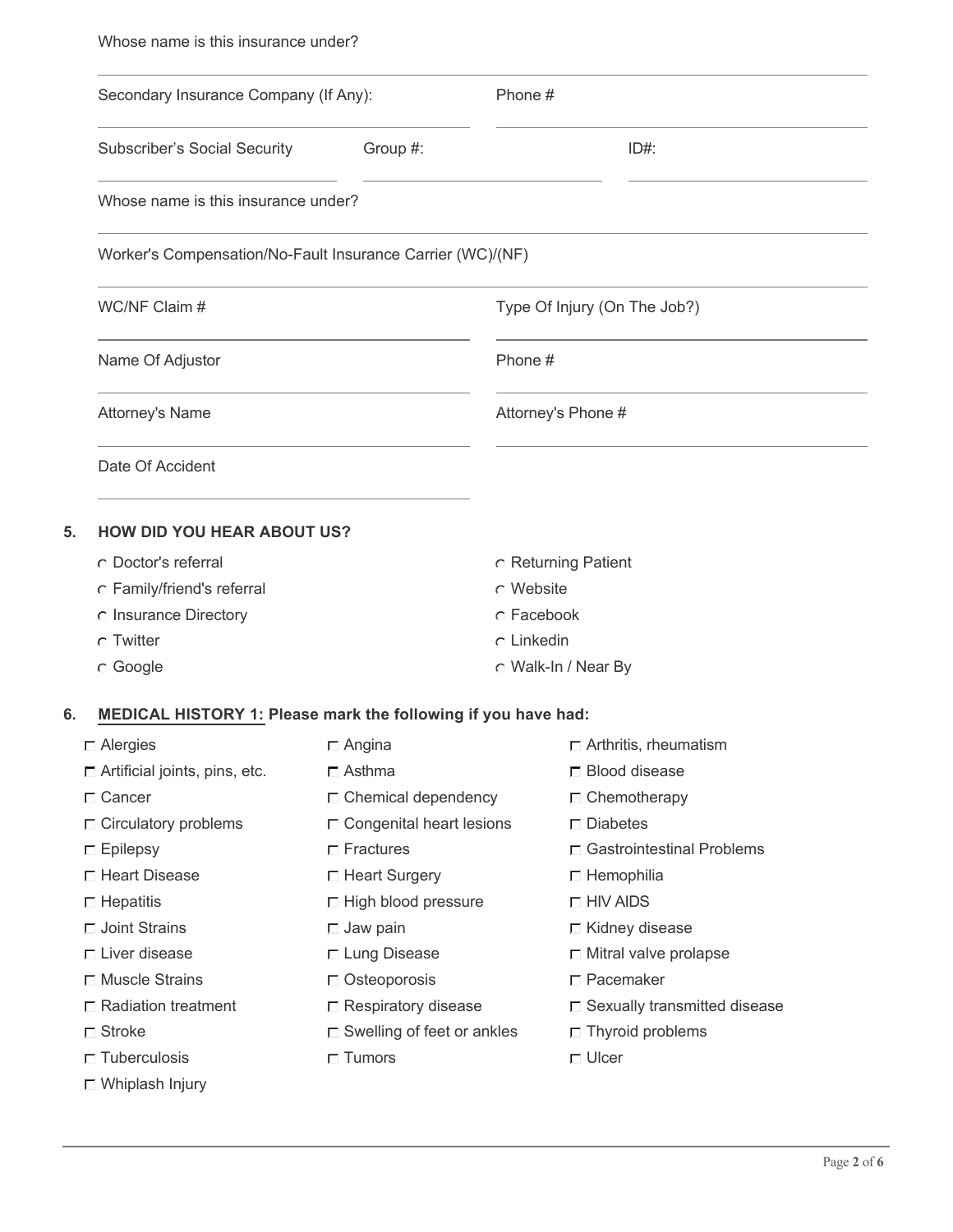#### **MEDICAL HISTORY 2: Check the following boxes if you have recently experienced: 7.**

| $\Box$ Balance problems             | $\Box$ Blurred/double vision                                     | $\Box$ Change in bowel and bladder<br>habits |
|-------------------------------------|------------------------------------------------------------------|----------------------------------------------|
| $\Box$ Constant pain unreilieved by |                                                                  |                                              |
| rest/movement                       | $\Box$ Difficulty sleeping                                       | $\Gamma$ Dizziness                           |
| $\Box$ Falls                        | $\Box$ Headaches                                                 | $\Box$ Muscular pain with exertion           |
| $\Box$ Muscular pain at rest        | $\Box$ Pain with caughing or sneezing $\Box$ Shortness of breath |                                              |
| $\Box$ Tingling numbness or loss of |                                                                  |                                              |
| feeling                             | $\Gamma$ Tremors                                                 | $\Box$ Unexplained weight loss               |
| $\Box$ Unusual skin cloration       | $\Box$ Unusual fatique                                           | $\Box$ Unusual weakness                      |

# **8. MEDICAL HISTORY 3:**

| Please list any major surgeries and hospitalizations                                                  |                                                |  |
|-------------------------------------------------------------------------------------------------------|------------------------------------------------|--|
| Do you smoke?<br>$\Box$ Yes $\Box$ No                                                                 | Are you pregnant?<br>$\Box$ Yes $\Box$ No      |  |
| Are you alergic to any medication<br>$\sqcap$ Yes $\sqcap$ No                                         | If yes list the medication that you alergic to |  |
| Is this problem due to an injury?<br>$\Box$ Work Related $\Box$ A motor Vehicle Accident $\Box$ Other |                                                |  |
| Did you have any of following diagnostic tests?<br>□ X-Rays □ MRI □ EMG/NCV □ MSK Ultra Sound         |                                                |  |
| Date was performed                                                                                    |                                                |  |

**Results** 

#### **9. FALLS**

Have You Fallen In The Past 12 Months? YES NO

If Yes, what is the number of falls in the past 12 months? Date of most recent fall: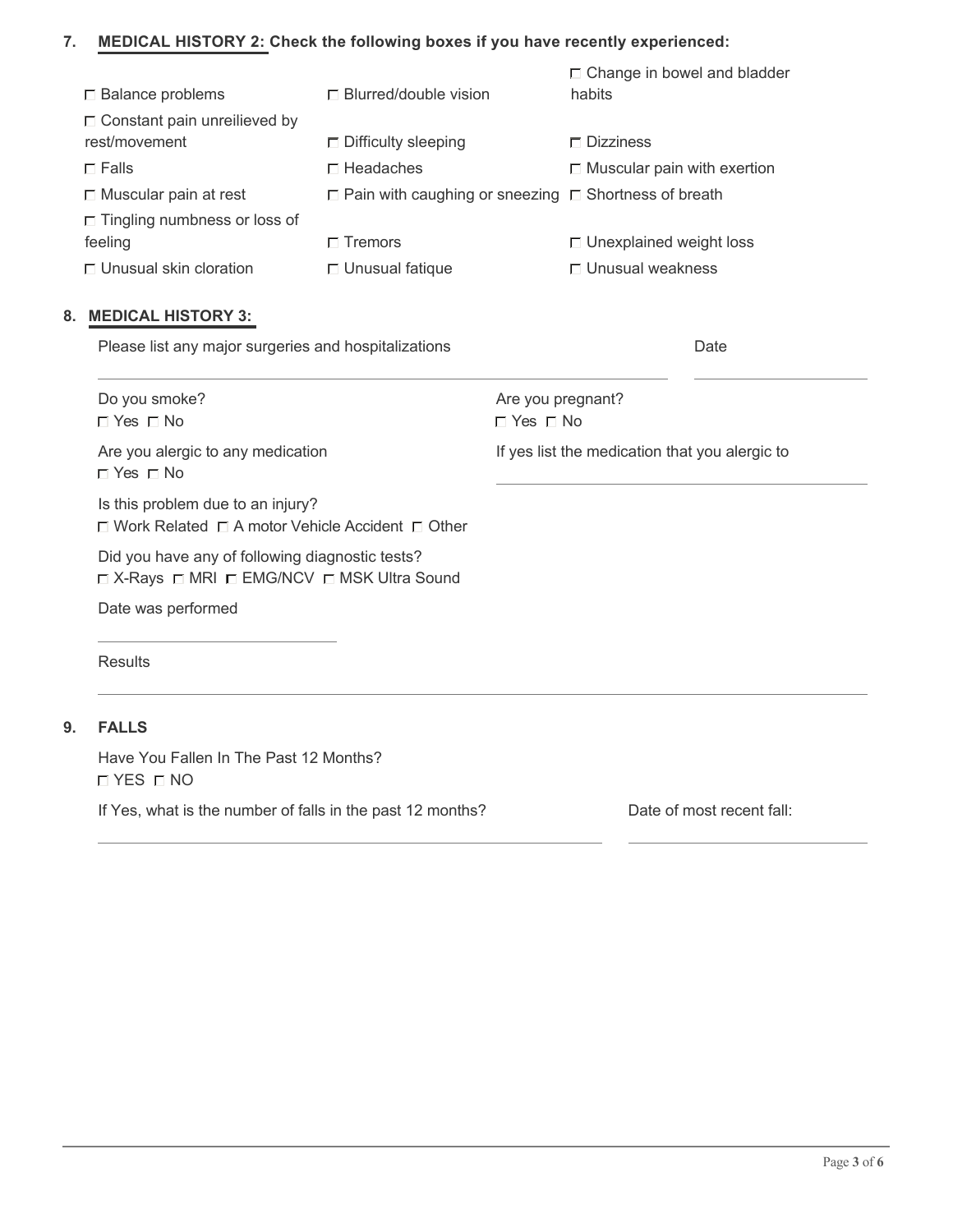**FALLS EFFICACY SCALE: Please rate each of the following tasks from 1 (easy) to 10 (extremely 10. difficult).**

|                                                            | $\mathbf{1}$ | 2 3 4 5 6 7 8 |  |  | 9 | 10 |
|------------------------------------------------------------|--------------|---------------|--|--|---|----|
| Take a bath or shower:                                     |              |               |  |  |   |    |
| Reach into cabinets or closets:                            |              |               |  |  |   |    |
| Walk around the house:                                     |              |               |  |  |   |    |
| Prepare meals not requiring carrying heavy or hot objects: |              |               |  |  |   |    |
| Get in and out of bed:                                     |              |               |  |  |   |    |
| Answer the door or telephone:                              |              |               |  |  |   |    |
| Get in and out of chair:                                   |              |               |  |  |   |    |
| Getting dressed and udressed:                              |              |               |  |  |   |    |
| Personal Grooming (ie washing your face):                  |              |               |  |  |   |    |

#### **PLEASE UPLOAD A COPY OF YOUR LATEST X-RAY, MRI, EMG OR ANY OTHER RELATED TO YOUR 11. PROBLEM REPORT.**

**12.BODY CHART:** Mark the areas where you feel the symptoms with the use of the Computer's mouse:

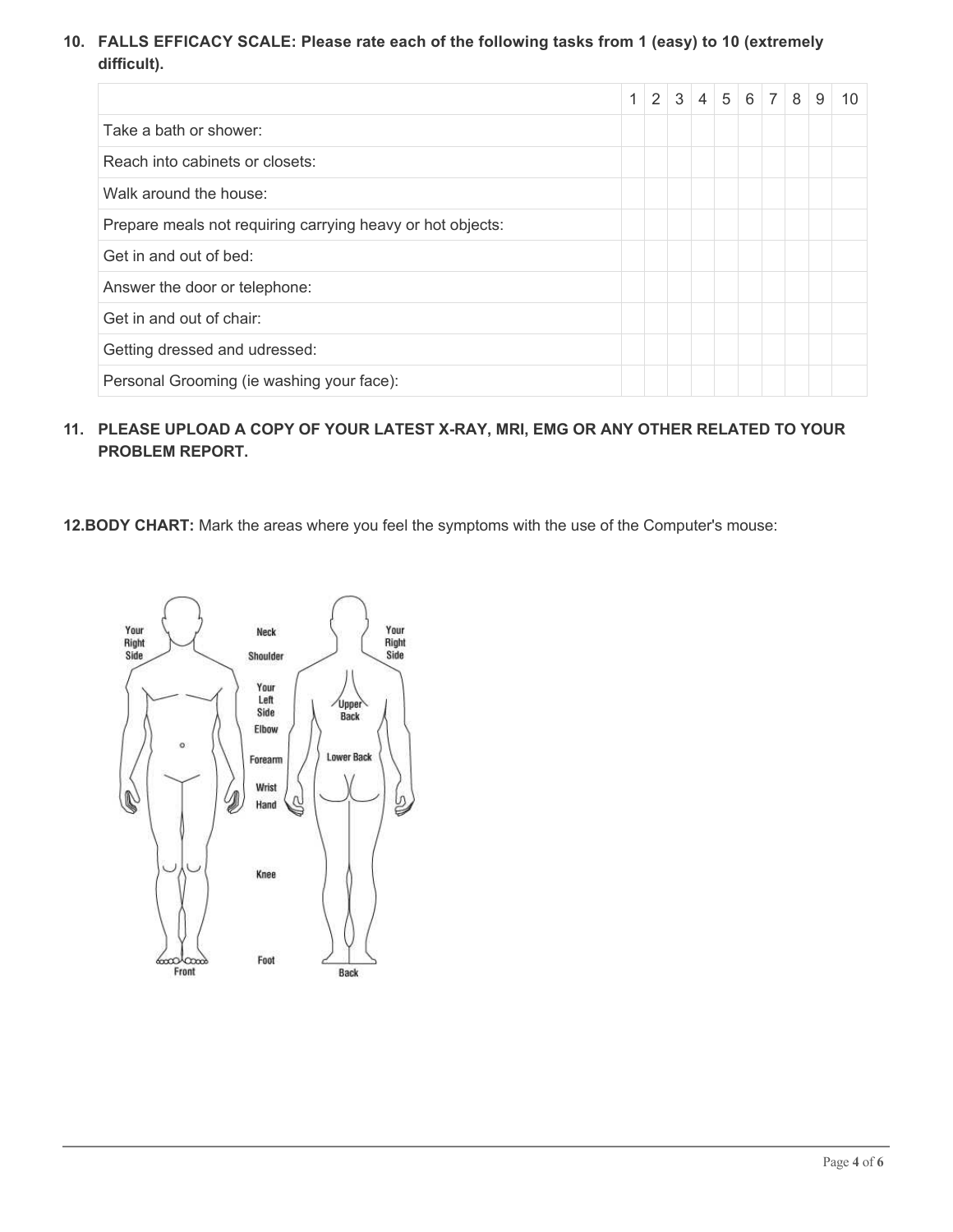- **ELECTROMYOGRAPHY & NERVE CONDUCTION TESTING SCREENING TOOL If you currently feel or 13. have felt any of the following symptoms within the past month or if you have been diagnosed with any of the following conditions, please check the appropriate boxes. This is a screening tool that can help your Doctor determine if EMG/NCS Testing (ElectroMyoGraphy & Nerve Conduction Testing) is right for you.**
	- $\square$  Low Back Pain  $\square$  Neck Pain Burning Sensation Burning Sensation
	- $\Box$  Weakness In The Arms  $\Box$  You Are Diabetic  $\Box$  Muscle Weakness
	-
	- $\Box$  Numbness Tingling In Feet  $\Box$  Numbness Tingling In Hands  $\Box$  Weakness In Legs
	- $\Box$  Loss Of Sensation In Hands  $\Box$  Loss Of Sensation In Feet  $\Box$  Radiating Pain In The Leg
	- Pins And Needles Sensation

# **14. HOW LONG HAVE YOU HAD THIS CONDITION?**

- **15. HOW DOES IT IMPACT YOUR QUALITY OF LIFE?**
- **HAVE YOU SEEN A PHYSICIAN OR OTHER HEALTH PRACTITIONER ABOUT THIS? IF YES, WHEN? 16. WHAT WAS THE DIAGNOSIS (IF ANY)?**

# **17. DESCRIBE ANY TREATMENT YOU RECEIVED AND THE RESULTS:**

# **18. HOW HAVE YOUR SYMPTOMS CHANGED?:**

- 
- C Getting Better About The Same
- Getting Worse

# **19. WHAT AGGRAVATES THIS CONDITION?**

- 
- $\Box$  Radiating Pain In The Arm  $\Box$  You have Neuropathy  $\Box$  Numbness Tingling In Legs
	-
	-
- 
- 
- - -